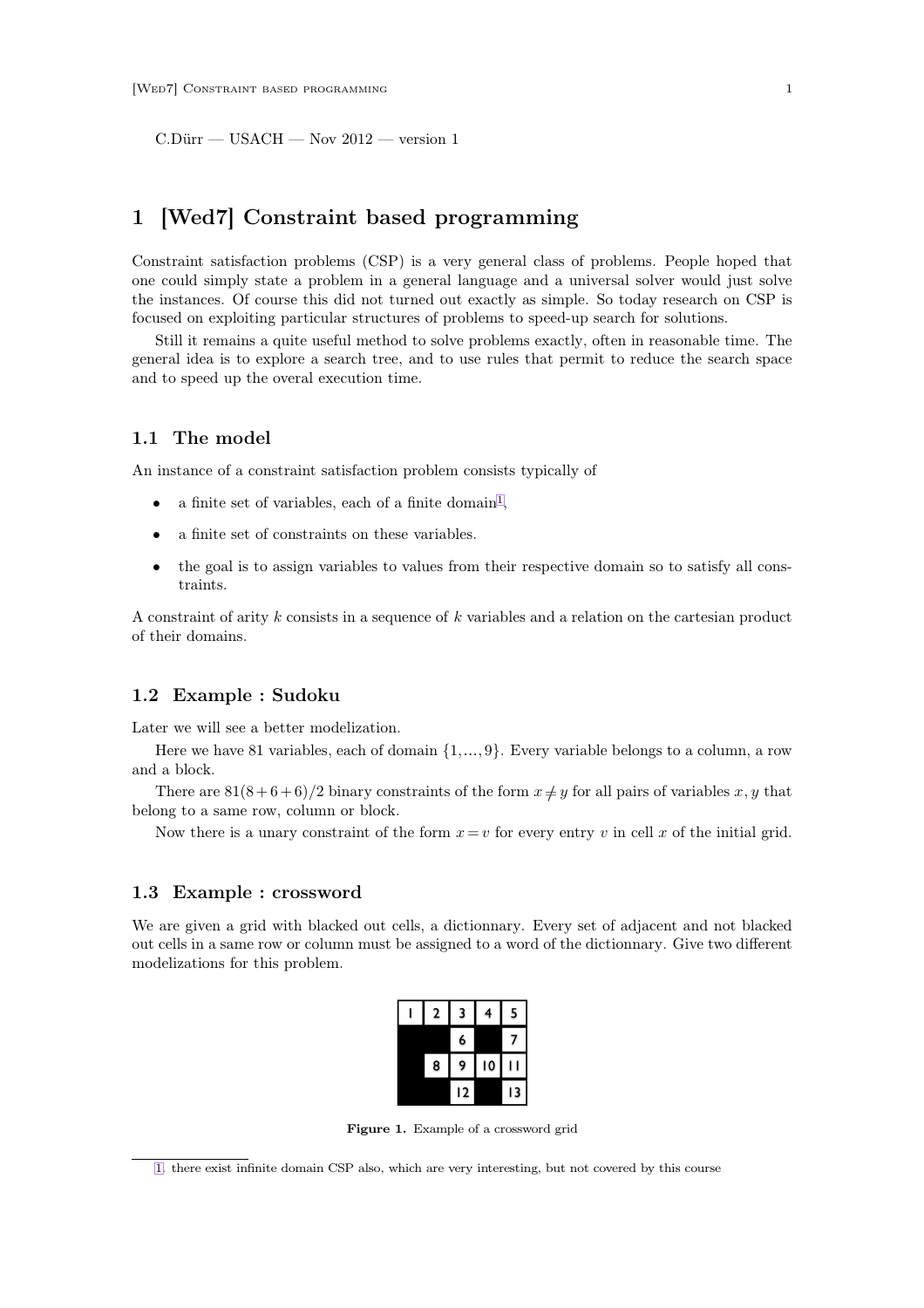# **1.4 Example : coloring maps**

We are given a polical map and need to assign to each country a color, such that adjancent countries have different colors.

# **1.5 Vocabulary**

We denote the set of variables by  $X = \{x_1, ..., x_n\}$  and their domains by  $D = \{D_1, ..., D_n\}$ . A constraint  $C_i$  is a relation  $R_i$  on a sequence of variables  $S_i \subseteq X$  (order is important). Here  $S_i$  is the span of  $R_i$ . If  $S_i = \{x_{i1}, ..., x_{ir}\}\$ then  $R_i \subseteq D_{i1} \times ... \times D_{ir}$ . We write  $C_i = \langle S_i, R_i \rangle$ .

When searching for a feasible assignement, we gradually extend a partial assignement, backtracking if it is not possible. So we explore in DFS manner a search tree consisting of partial assignments. Of course we want to maintaint satisfaction of constraints which act on variables that have all been assigned.

## **1.6 Exercice: show that we can always assume constraints to be binary**

Hint: Given an instance of a CSP, define a dual CSP, where primal variables become dual constraints and primal constraints dual variables.

# **1.7 Example : the** n **queen problem**

A classical problem. We are given an  $n \times n$  checker board, and need to place n queens on it, such that no two queens are in a same row, column, diagonal or anti-diagonal. This problem is well understood and there is always a explicit solution for all  $n \geq 4$ . (not sure about this constant). But it permits us to visualize the impact of improvements on a solver, since we have a simple parameter for the instance difficulty.

# **1.8 General structure of a solver**

```
#solve: search exporation tree
def backtrack():
  if solved():
     return True
  x = selectVar()dom = var[i] #save domain....
  for v in dom:
     if not consistant(x,y):
        continue
     var[x] = [v]if backtrack():
        return True
  var[x] = dom #...restore domain
  return False
```
Several choices we need to make, and which could influence running time:

- 1. The invariant of this algorithm is consistancy of the assigned variables. How to check effiently if assigning x to value v is consistant?
- 2. What is the best choice of an unassigned variable. Smallest domain?
- 3. In what order order to loop over the domain?
- 4. How to restore domain at small cost?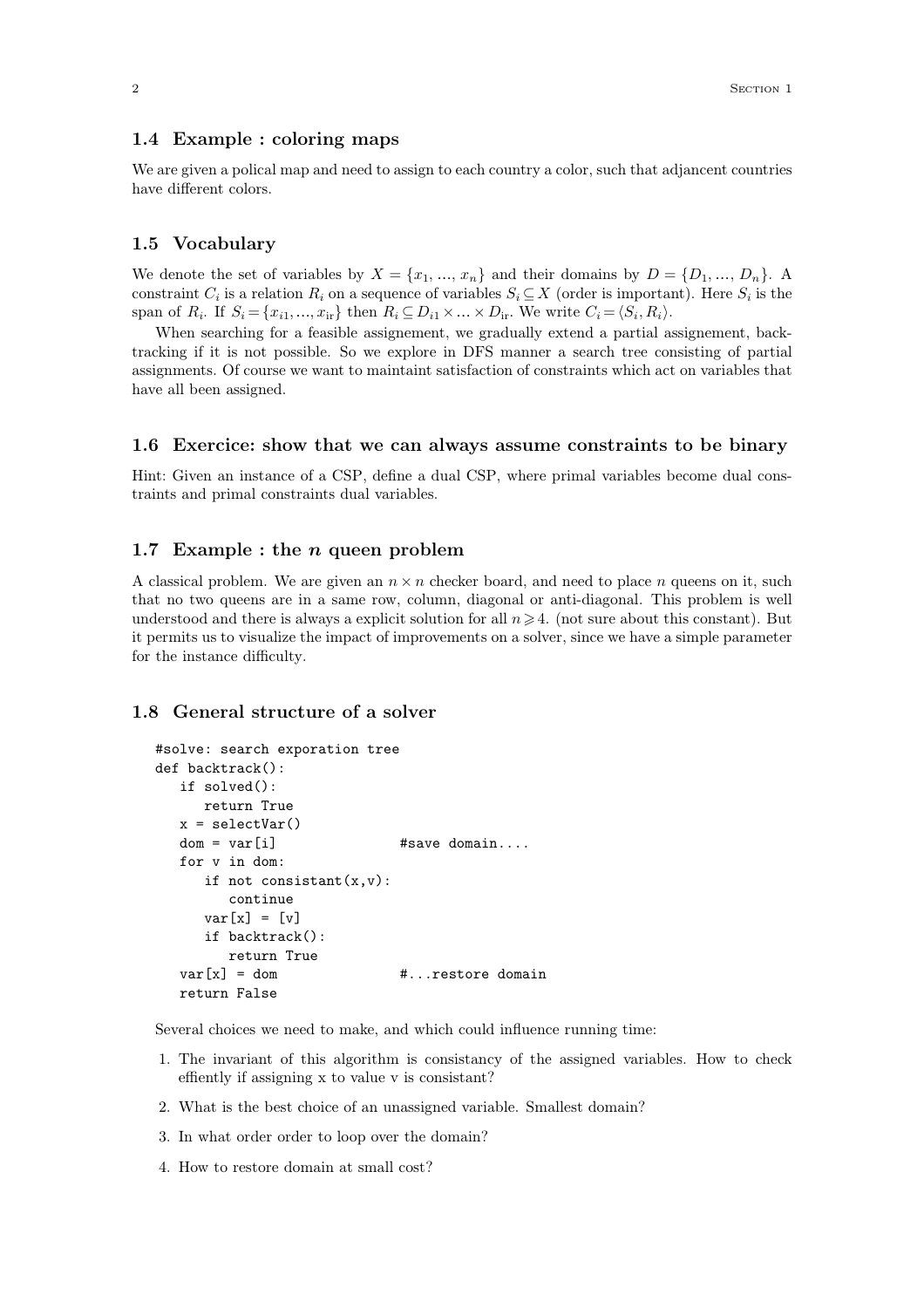### **1.9 Forward check**

In order to avoid the time spend on the test consistant(x,v), we would like to maintain the invariant that for any non-assigned variable x, every value v in its domain, is consistant with the already assigned variables. So when assigning some variable  $y$  to some value  $u$ , then to maintain this invariant we need to remove from the domain of all non-assigned variables  $x$  every value  $v$  that would not be consistant with  $y: =u$ .

- 1. Give an example where the use of forward check would give a dramatic improvement on the running time.
- 2. One difficulty now is that when undoing the assignment  $y: =u$  on needs to restore the domains of the unassigned variables. Propose an efficient way to do this.

#### **1.10 Arc consistancy**

From now, to simplify we assume that all variables have a domain of size  $k$ , and all constraints are binary. So the CSP can be viewed a a graph, where vertices are variables, and edges correspond to constraints. In fact we consider a directed graph, where there is an arc  $(x, y)$  if the variables x, y are tied by a constraint.

Now we say that for a value v in the domain of variable x, its support for variable  $y$  is the set of all values u such that the assignment  $x:=v, y := u$  would be consistant. Forward checking is nothing else than restricting the domains of unassigned variables to values that support assigned variables.

We would like to go one step further, and maintain as an invariant that all values in the domains of non-assigned variables have a support in *all* related variables, not only assigned variables. This property is called arc-consistancy.



**Figure 2.** Variables whos domain is affected by forward-checking ⊆ variables whos domain is affected by maintaining arc-consistancy ⊆ unassigned variables

# **1.11 Revise**

The main function for maintaining arc-constancy is a function called revise $(x,y)$ , which is called whenever the domain of y was restricted. It will remove from the domain of x all values that don't have a support in the domain of  $y$ . And it will return true if the domain of  $x$  has changed.

Forward checking will simply call revise for all non-assigned variables x that are related to the variable  $\boldsymbol{\theta}$  which just has been assigned.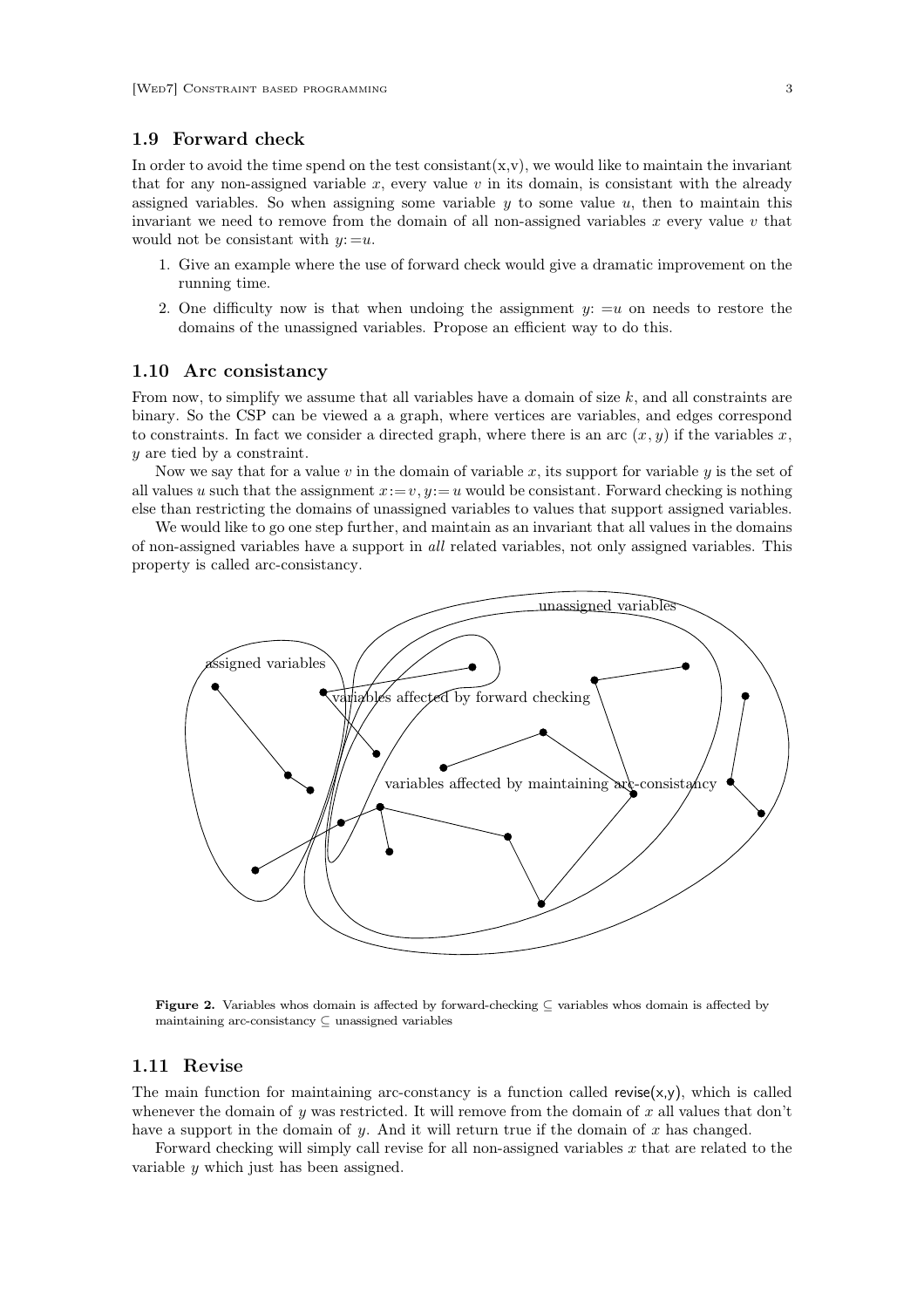#### <span id="page-3-0"></span>**1.12 AC3**

We maintaint a set  $Q$  of variables whos domain has changed. Initially it contains only the variable y which has been assigned. Then while  $Q$  is non empty, we remove a variable x from  $Q$ , loop over all non-assigned variables z related to x, and add z to Q whenever revise( $z, x$ ) returns true.

- 1. Give an example where the usage of AC3 will have a dramatic improvement of the running time over the usage only of forward check.
- 2. Something has to be changed in the search procedure when using arc-consistancy rather than simple forward-check. Do you see what?

# **1.13 AC4**

Testing whether some value in the domain of a variable has a support in the domain of another variable is costly because we have to loop over all values of its domain. So a better way to do this is to maintain a set of values support $(x,y,y)$  which is the support of  $x := v$  in the domain of y.

So when a value  $u$  is removed from the domain of  $y$ , then we need to remove it from support(x,v,y) for all related variables x and values x in its domain. This time the set  $Q$  is not a set of variables that is maintained but a set of variable/values pairs. It contains all pairs  $(x, v)$  where value v has to be removed from the domain of x. Clearly whenever the support support $(x,y,y)$ becomes empty, the pair  $(x, v)$  has to be added to  $Q$ .

- 1. Give an example where the usage of AC4 will have a dramatic improvement over AC3.
- 2. Suppose we have n variables, each has a domain of size  $m$ , and we have t constraints. What is the worst case complexity of the procedures AC3 and AC4?

# **2 [Thu8] Dancing Links**

## **2.1 A motivating example : 16x16 Soduku**

We consider the problem of solving  $16 \times 16$  Sudoku instances. There are more difficult to solve then regular  $9 \times 9$  instances. A classical approach to solve them is to use backtracking on cells: We choose a cell c whith a minimal of allowed values. Then we loop over all allowed values  $v$  and try to solve the subinstance when the value of  $c$  is set to  $v$ . For this we loop through all cells  $d$  on which  $c$  is in conflict, and remove  $v$  from the allowed values. Now it happens that this approach is just to slow. So we need to use the Rolce-Royce of backtracking algorithms, the Dancing Links algorithm. To be precise it is a clever implementation of the classical backtracking algorithm.

#### **2.2 Exact Cover Problem**

We consider a general cover problem. We are given a universe U, and some sets  $S_1, ..., S_n \subseteq U$ . The goal is to pick a collection of these sets, such that every element of the universe is contained in exactly of the selected sets. The sets form a partition of U.



**Figure 3.** An instance of the exact set cover problem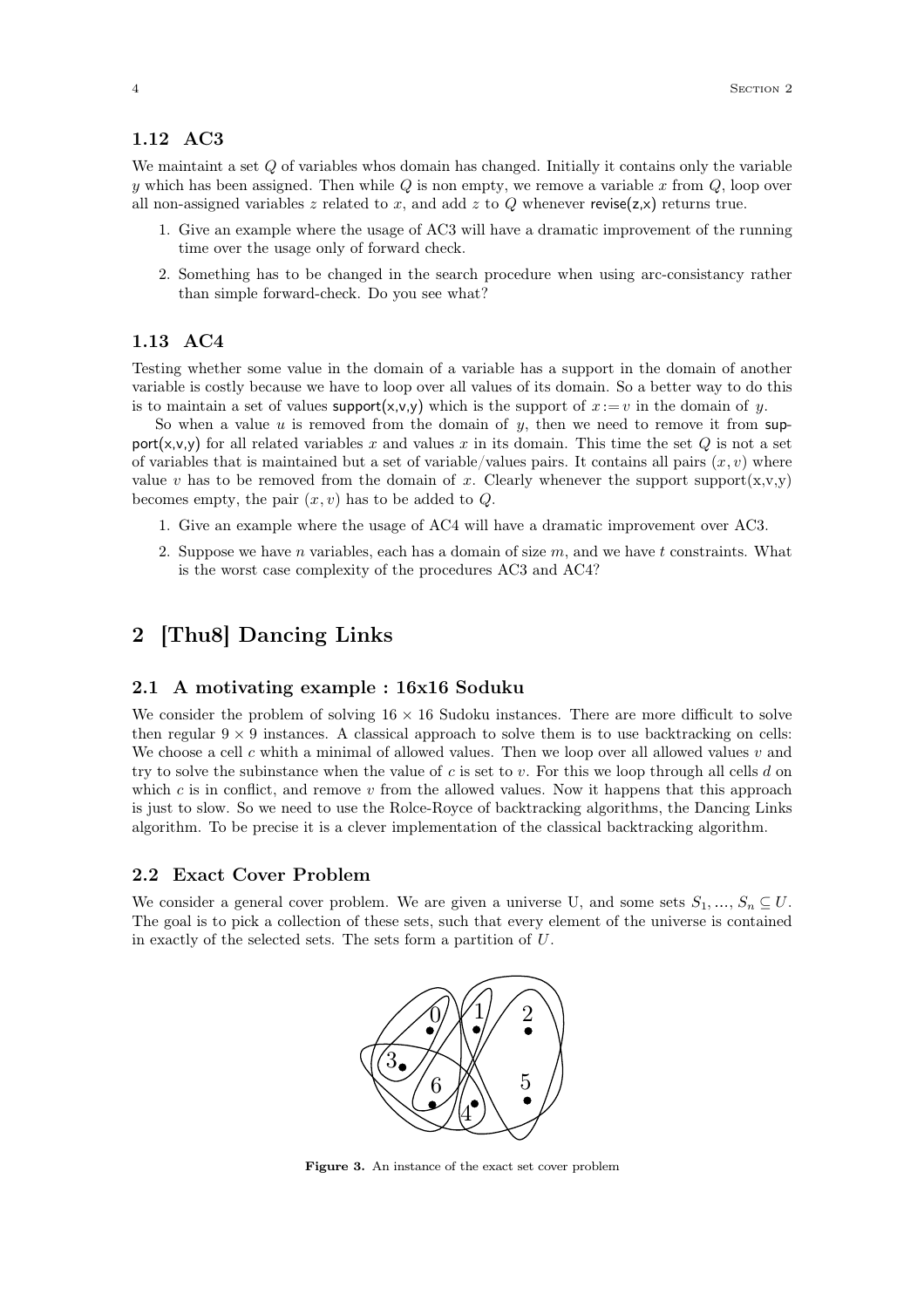# **2.3 Example: Sudoku**

Every cell must contain exactly one value. In every row every value must be present exactly once. The same for the columns and the blocks.

So there are four kind of elements in the universe:  $rowcol(r,c)$ ,  $rowval(r,v)$ ,  $colval(c,v)$ , blkval(b,c). And every assignement corresponds to a set. Assigning value v to the cell in row r, column c contains the elements {rowcol(r, c), rowval(r, v), colval(c, v), blkval(b, c)}, where  $b$  is the block containing the cell. If we choose this set to be part of our solution, then we make sure that there will be no other value assigned to the cell and that the value won't appear twice in the same row, column, block.

## **2.4 Backtracking**

The backtracking search works like this. We choose an element of the universe, preferably one that is contained in a minimal number of sets. So for each set  $S$ , we make a recursive search on the sub-instance obtained by restricting the universe to  $\overline{S}$  and to sets that are disjoint with S. If one of the calls succeed, and returned a solution A, then we can return the solution  $A \cup \{S\}$  to the original instance.

# **2.5 Removing an element**

The operation described above, of restricting the universe to  $\overline{S}$  will be carried out on all elements  $j \in S$ . When removing j from the universe, we need to remove at the same time all sets that contain j. We call this operation *covering column* j.

## **2.6 Matrix representation**

We represent instances by the binary membership matrix  $M$ . The columns are the elements of the universe, while the rows are the sets, and a 1 indicates a membership of an element to a set.

Now covering a column j translates as deleting from  $M$  the column j and all rows i with  $M_{i,j} = 1.$ 

If we translate the previous algorithm to this setting, then we obtain following. If the matrix has no column, the answer is the empty collection of course. Otherwise we choose a column  $j$  with a minimal number of 1's in it. Then we loop over all rows i with  $M_{ij} = 1$ . For each row i, the subinstance consists of the matrix obtained from M by covering all columns k where  $M_{ki} = 1$ .

So the algorithm will spend all its time deleting rows and columns and restoring them when backtracking. Also it will spend quite a time looping over 1-entries in a row or in a column. If the matrix is parse this might take a while.

|  |  |  | $\begin{array}{cccccccc} 0&0&1&0&1&1&0\\ 1&0&0&1&0&0&1\\ 0&1&1&0&0&1&0\\ 1&0&0&1&0&0&0\\ 0&1&0&0&0&0&1\\ 0&0&0&1&1&0&1 \end{array}$ |
|--|--|--|-------------------------------------------------------------------------------------------------------------------------------------|
|  |  |  |                                                                                                                                     |
|  |  |  |                                                                                                                                     |
|  |  |  |                                                                                                                                     |
|  |  |  |                                                                                                                                     |
|  |  |  |                                                                                                                                     |

**Figure 4.** Matrix describing the instance of figure [3](#page-3-0)

# **2.7 Double chained lists**

So the idea is to represent 1-entries as cells of a double chained list. Actually there will be a horizontal list and a vertical list. In addition there will a cell for each column, to have a starting point, and a single root cell to have a starting point for looping on the column header cells.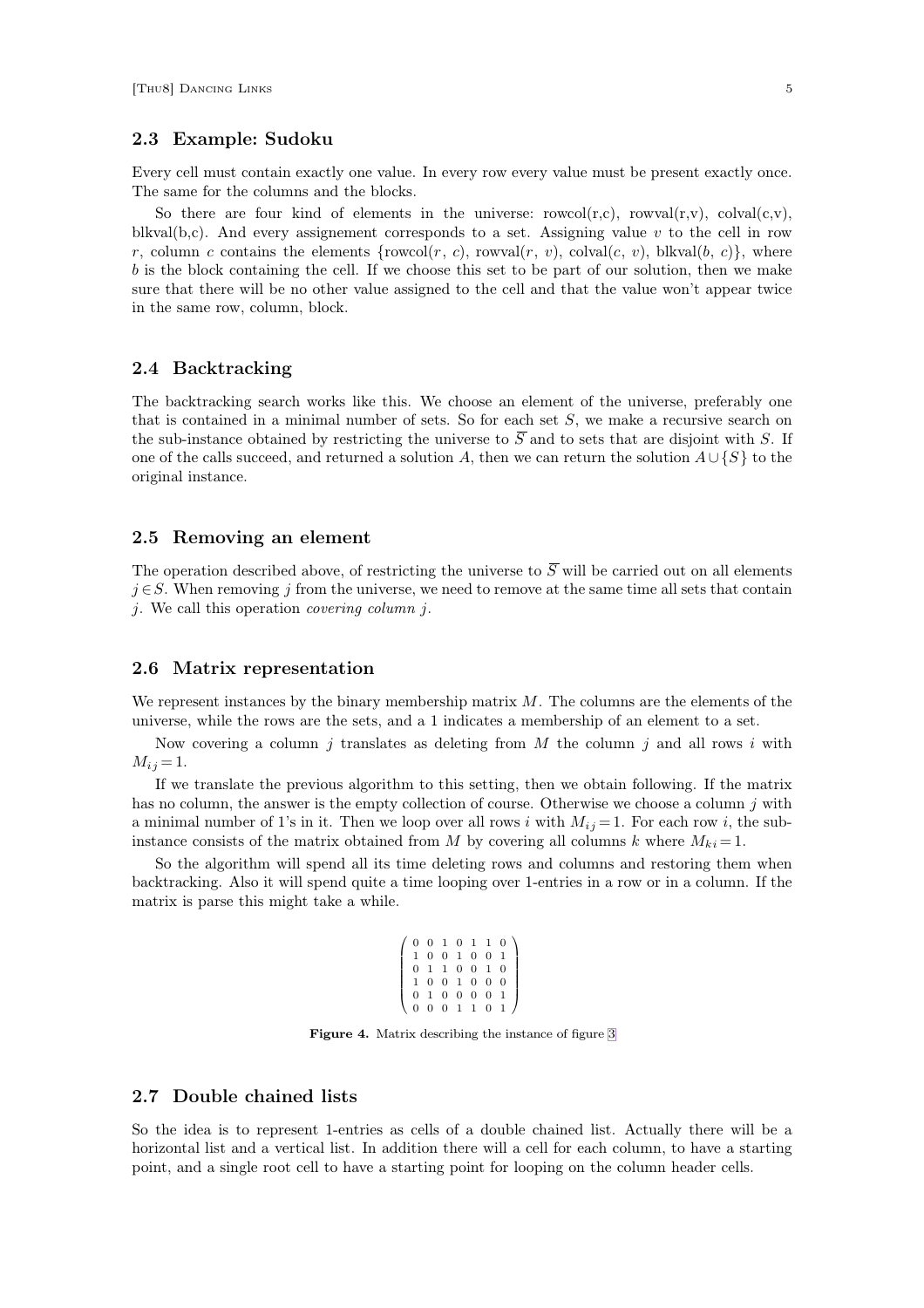<span id="page-5-0"></span>

**Figure 5.** Linked list representation corresponding to the universe  $\{0, 1, 2, 3, 4, 5, 6\}$  and the sets  $\{2, 4, 5\}$ ,  ${0, 3, 6}, {1, 2, 5}, {0, 3}, {1, 6}, {3, 4, 6}.$  The image below shows the result of covering column 0.

Every cell will have four pointers  $U, D, L, R$  to point to the next cell in all four directions up, down, left and right, plus two integer attributes S, C that have different meanings for the 3 cell types. Removing a cell from the vertical list is done by these two instructions.

```
void hideVert() {
 U.D = D;D.U = U;}
```
Now the key ingredient to this implementation is that the pointers  $D, U$  still point to their former neighbors in that list. So it is rather easy to add the cell again, see: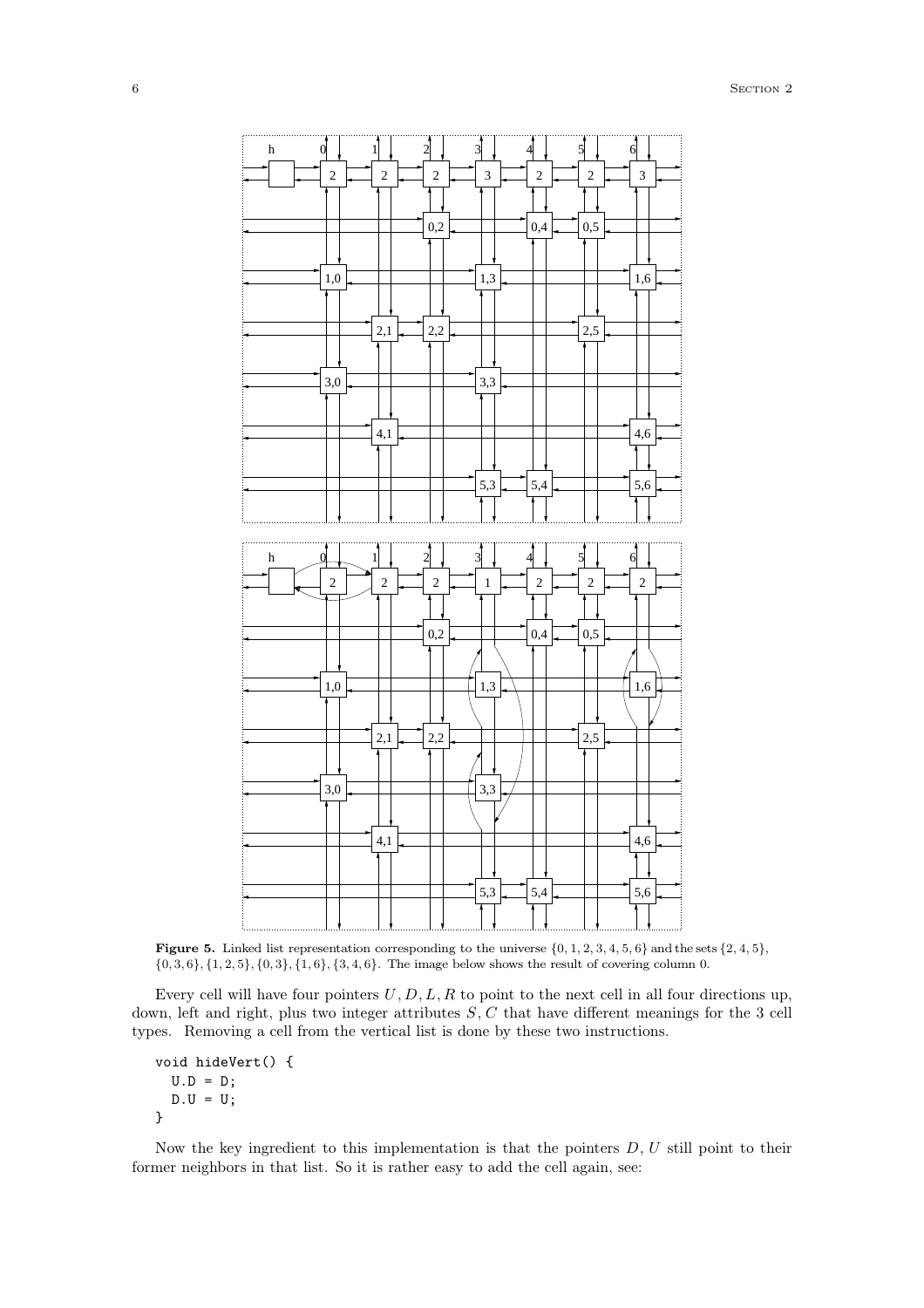```
void unhideVert() {
 D.U = this;U.D = this;}
```
So covering a column  $j$  is easy. We starting hiding horizontally the column header for column  $i$ , then for all entries in this column, we loop though the horizontal list and hide vertically every element in there. Note that we do not hide vertically the entries in column  $i$  itself. To uncover column  $j$  we just need to undo all these operations in the same manner. See figure [5](#page-5-0) for an example.

# **2.8 Exercice: Implement Dancing Links**

To implement this algorithm, we would need the follwing datastructures and methods.

- **Cell.** Define a class Cell, with references to four other Cells U,D,L,R and two integers S,C. For the main header cells these integers will be ignored. For the column header cells, C will contain the column index and  $S$  the number of entries in this column. For regular cells,  $S$ will be row index and C the column index.
- **Constructor for Cell.** Its parameters consists of two cells *left,below*, and two integers *S, C.* The two integers are used as initial values for S, C. The given cells are used to chain correctly the created cell. For example if *left* is null, then the cell will be a the unique cell of its horizontal list. Otherwise it will insert in the horizontal list, such that *left* becomes its leftneighbor.

**hideVert, unhideVert, hideHoriz, unhideHoriz.** As described above.

- **ExactCover.** Define a class exact Cover. It should have an integer stack called *solution*, a cell h for the main header, and an array of column header cells *col*.
- **Constructor for ExactCover.** The constructor should take an integer *universe* as argument, describing the size of the universe. It will initialize correctly *h* and *col*.
- **add.** A method to add regular cells to the structure. It has two integer parameters  $r$ ,  $c$ indicating row and column of the cell to be created. You have the promize that successive calls to add will be done in lexicographical order of  $(r, c)$ . So you will need two variables, to remember the last creation of a cell, *last\_row* will be the row where the last insertion has been done and *last* cell, will be the last cell to be created. You can use this *last* cell and *col[c]* to create correctly the cell.
- **cover, uncover.** These methods take a column  $j$  as input, and do the operations described above.
- **solve.** This method returns a boolean indicating if the instances could have been solved.
	- If the instance is empty, return true
	- Select column  $c$  will smallest number of entries.
	- cover column c
	- For every row r with an entry  $(r, c)$  in column c
		- Push  $r$  on the solution stack.
		- cover all columns  $d \neq c$  with an entry  $(r, d)$  in row r
		- Make a recursive call to solve. If succes, return true.
		- $\bullet$  uncover all columns d that were covered before.
		- Pop  $r$  from the solution stack.
	- uncover column  $c$
	- return false.